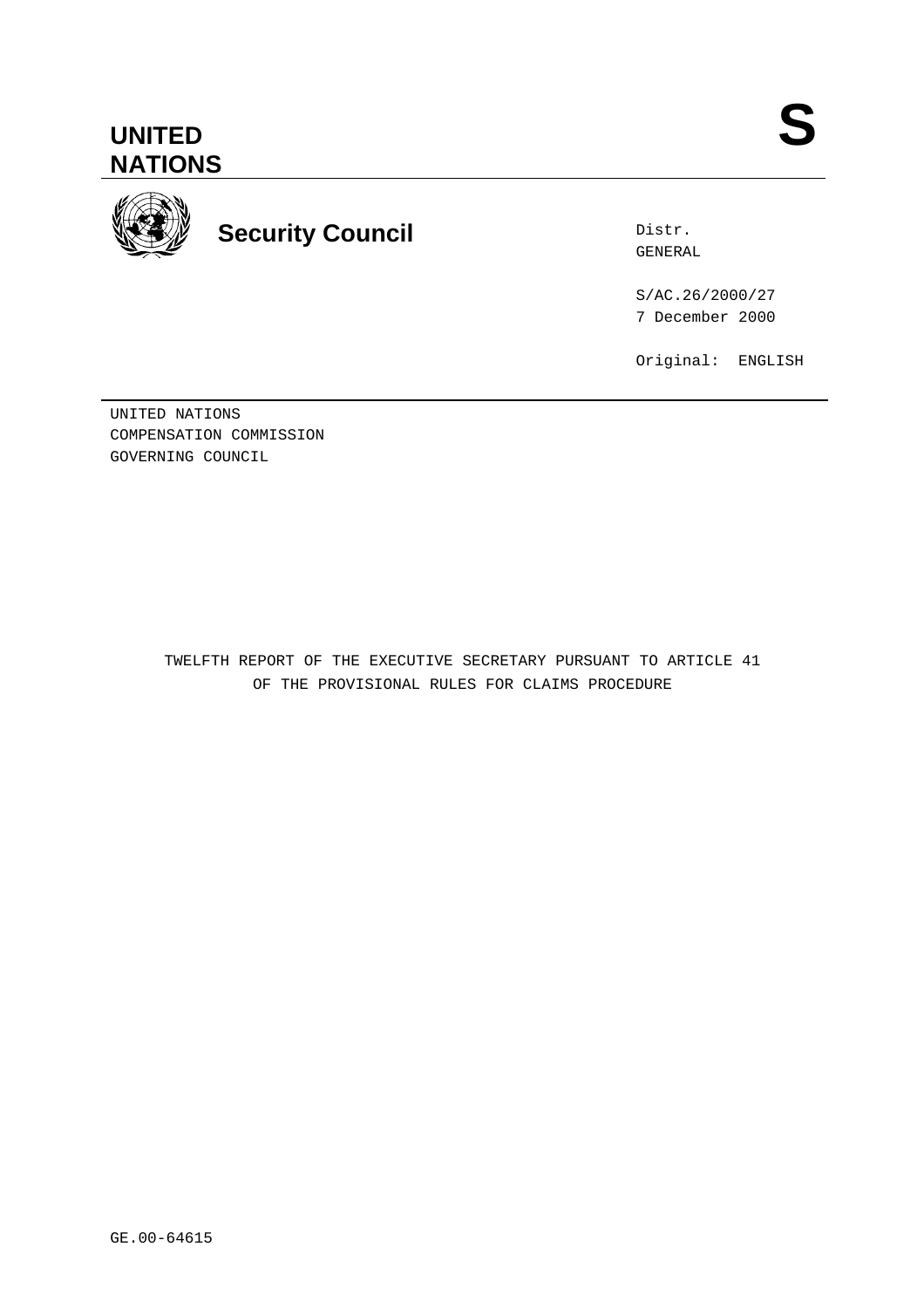S/AC.26/2000/27 Page 2

1. The present report identifies, pursuant to article 41 of the Provisional Rules For Claims Procedure (S/AC.26/1992/10) (the  $\lVert \text{Rules} \rVert$ ), corrections to approved claim awards in categories "A" and "C".

I. CORRECTIONS TO CATEGORY "A" CLAIM AWARDS

2. Recommendations for corrections to category "A" claims include duplicate claims and corrections to family member claims.

#### A. Category "A" duplicate claims

3. Since the eleventh article 41 report to the Council (S/AC.26/2000/23), a total of 24 claims have been found to be duplicates of other claims also awarded compensation in category "A".

4. No compensation should have been awarded for these duplicate claims and the total recommended awards should be revised accordingly. Table 1, infra, identifies the Governments concerned, the instalments to be adjusted, the total number of claims to be corrected and the total amount by which the instalment will be reduced.

| Country                | Instalment | Total number of<br>duplicate claims | Amount of<br>reduction (USD) |
|------------------------|------------|-------------------------------------|------------------------------|
| Bosnia and Herzegovina | Special    | 12                                  | 48,000.00                    |
| India                  | 4          | 4                                   | 23,000.00                    |
|                        | 5          | $\overline{4}$                      | 13,000.00                    |
| Russian Federation     | 2          | 1                                   | 4,000.00                     |
|                        | 4          | 1                                   | 8,000.00                     |
|                        | 5          | 1                                   | 4,000.00                     |
|                        | 6          | 1                                   | 4,000.00                     |
| Total                  |            | 24                                  | 104,000.00                   |

Table 1. Category "A" duplicate claims

### B. Corrections to category "A" family member claims

5. Two claims originally filed as family claims have been found to be claims submitted by individuals. Accordingly, as identified in table 2, infra, two claims submitted by the Russian Federation in the fourth instalment have had their claims reduced from USD 8,000.00 to USD 4,000.00.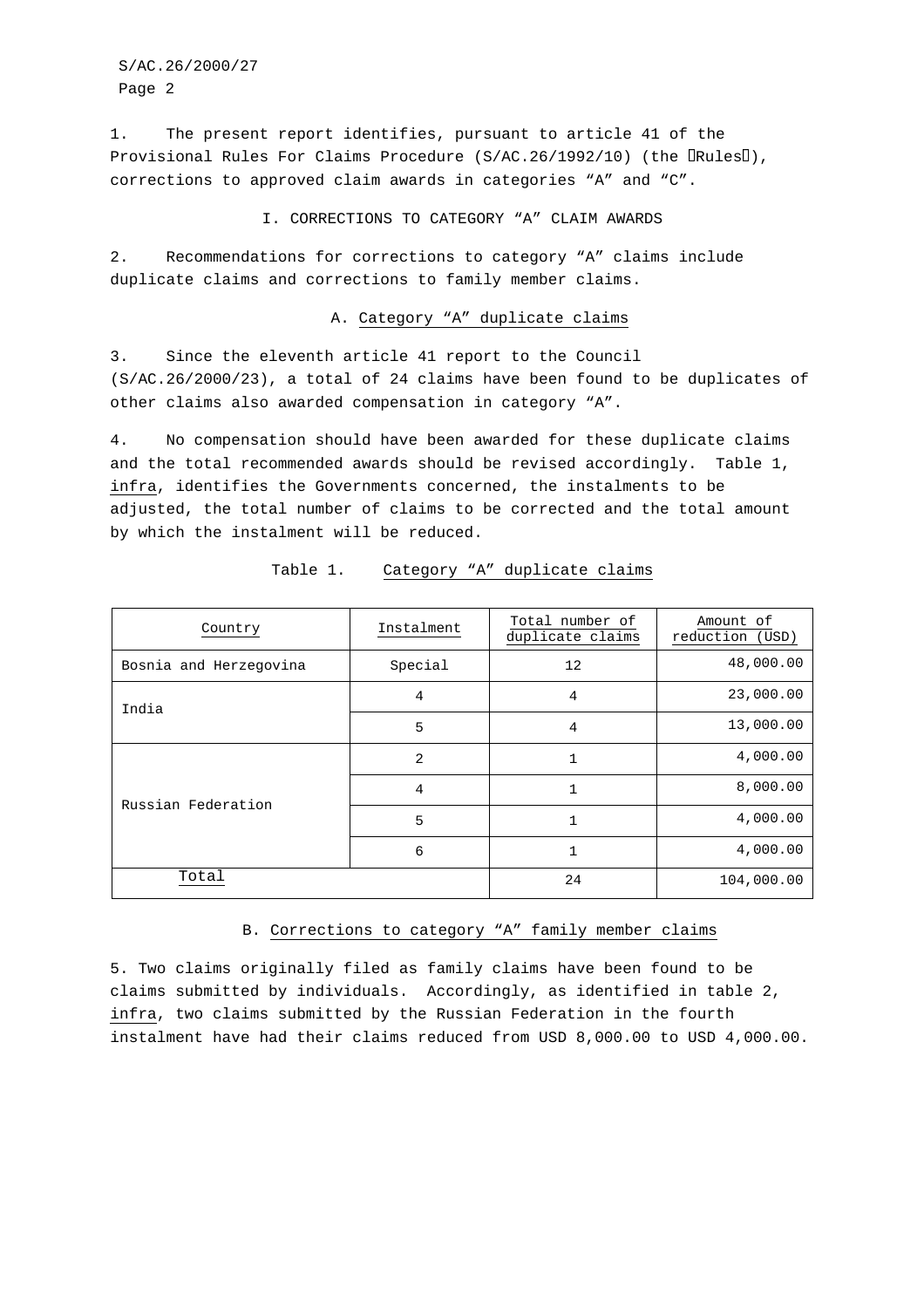| Country            | Instalment | Number of claims<br>affected | Amount of net<br>effect (USD) |
|--------------------|------------|------------------------------|-------------------------------|
| Russian Federation |            |                              | (8,000.00)                    |
| Total              |            |                              | (8,000.00)                    |

#### Table 2. Category "A" family claim corrections

6. The adjusted claim awards for the second, fourth to sixth and special Bosnia and Herzegovina instalments, and the total revised recommended awards for category "A" claims, are identified in tables 1-6 of annex I.

#### II. CORRECTIONS TO CATEGORY "C" CLAIM AWARDS

7. Corrections to category "C" claim awards include corrections that arise from computational, clerical, typographical or other errors contained in the electronic category "C" claims.

8. For this report, approximately 1,000 category "C" claims were reviewed in response to requests presented to the Commission by submitting Governments. In 41 claims, specific computational, clerical, typographical or other errors relating to discrepancies between the paper and electronic claims were identified. Accordingly, corrections have been recommended in accordance with the Panel's decisions and recommendations relating to loss criteria and valuation in category "C" claims, as summarized in the seventh instalment report (S/AC.26/1999/11).

9. The majority of the corrections relate to "C6-Salary" losses. Such losses have been corrected in accordance with the Panel's decisions and recommendations in paragraphs 250 to 275 of the seventh instalment report. Other corrections relate to personal property ("C4-CPHO") losses, as discussed at paragraphs 178 to 199 of the same report. Still others relate to real property ("C7-Real property") losses, as discussed at paragraphs 300 to 326 and individual business ("C8-Business)" losses, as discussed at paragraphs 327 to 368. In two claims, the status of detained or missing claimants, as discussed in paragraphs 17 to 19 of the report, was resolved. The total number of pending claims on behalf of detained or missing claimants has therefore been reduced to 338.

10. It is therefore recommended that corrections be implemented in 41 claims for a net increase of USD 618,398.37 in awarded amounts as reflected in table 3, infra.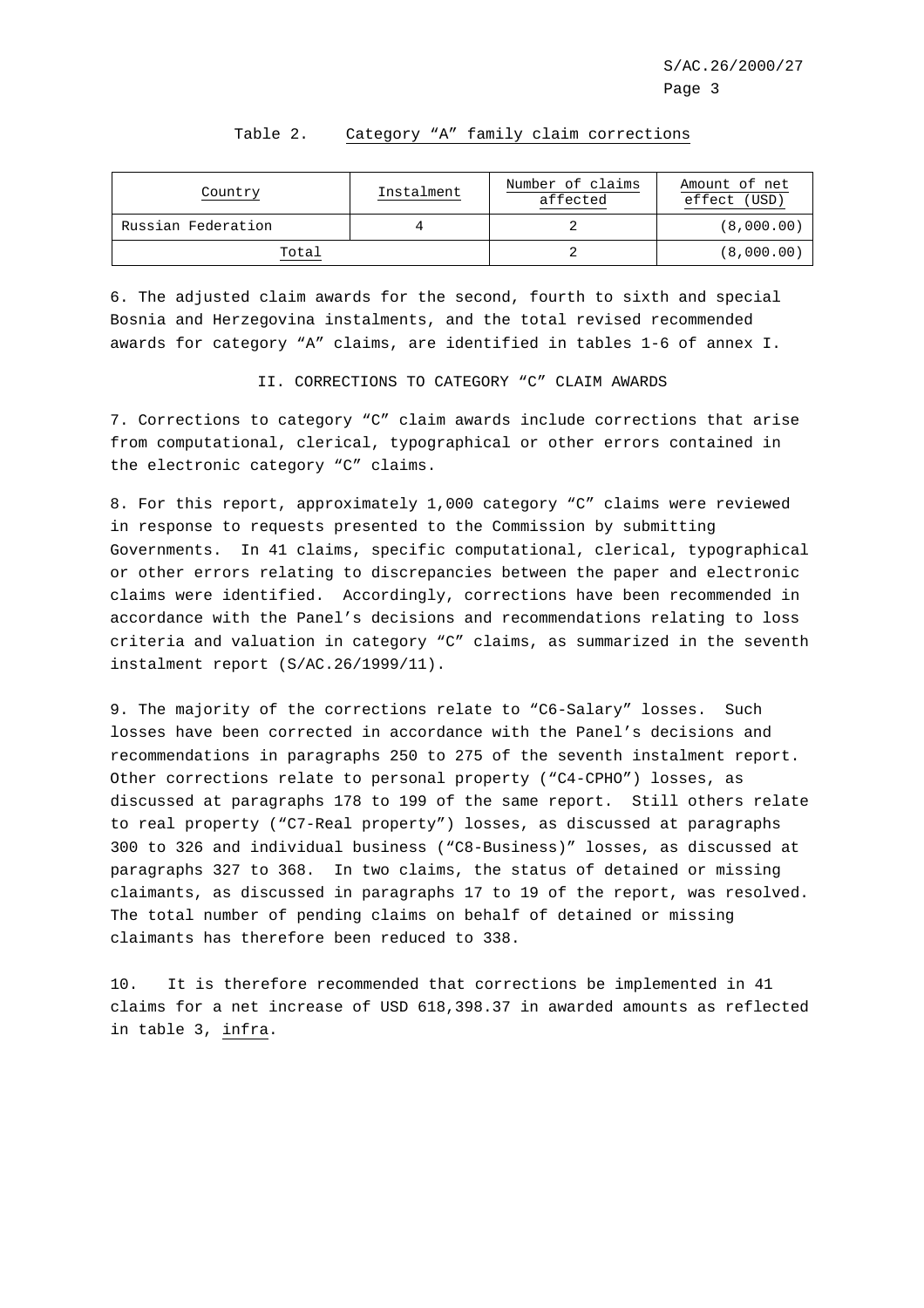| Country or<br>international<br>organization | Instalment | Number of claims<br>affected | Amount of net<br>effect (USD) |
|---------------------------------------------|------------|------------------------------|-------------------------------|
| Croatia                                     | Seventh    | $\mathbf 1$                  | 12,092.42                     |
| Germany                                     | Seventh    | $\mathbf{1}$                 | (12, 962.96)                  |
| India                                       | Second     | $\mathbf{1}$                 | (518.68)                      |
|                                             | Sixth      | $\mathbf 1$                  | (3, 512.11)                   |
| Jordan                                      | Sixth      | 1                            | 96, 415.22                    |
|                                             | Seventh    | 2                            | 105, 314.88                   |
| Kuwait                                      | First      | $\mathbf{1}$                 | no change a/                  |
|                                             | Seventh    | 16                           | 222, 422.68                   |
| Lebanon                                     | Second     | $\overline{2}$               | 69, 123. 53                   |
|                                             | Seventh    | $\mathbf 1$                  | 8,550.18                      |
| Pakistan                                    | Seventh    | $\mathbf{1}$                 | 5,709.34                      |
| Spain                                       | Sixth      | $\mathbf{1}$                 | 5,000.00                      |
|                                             | Fifth      | $\mathbf{1}$                 | 6,889.27                      |
| Sudan                                       | Sixth      | 4                            | 20,487.89                     |
|                                             | Seventh    | 1                            | 2,709.34                      |
| United Kingdom                              | Fifth      | $\mathbf{1}$                 | 25, 114.05                    |
| UNDP Kuwait                                 | Sixth      | $\overline{2}$               | 38,160.90                     |
|                                             | Sixth      | $\mathbf{1}$                 | 8,852.11                      |
| UNHCR Canada                                | Seventh    | 1                            | 3,360.00                      |
| UNRWA Gaza                                  | Sixth      | 1                            | 5,190.31                      |
| Total                                       |            | 41                           | 618, 398.37                   |

Table 3. Miscellaneous corrections to category "C" awards

 $\underline{a}$  The correction reflects the result of the processing of one claim where the pending MPA loss of a detained or missing person was resolved with a recommended amount of zero.

11. The adjusted claim awards for the first, second and fifth to seventh instalments, and the total revised recommended awards for category "C" claims, are identified in tables 1-6 of annex II.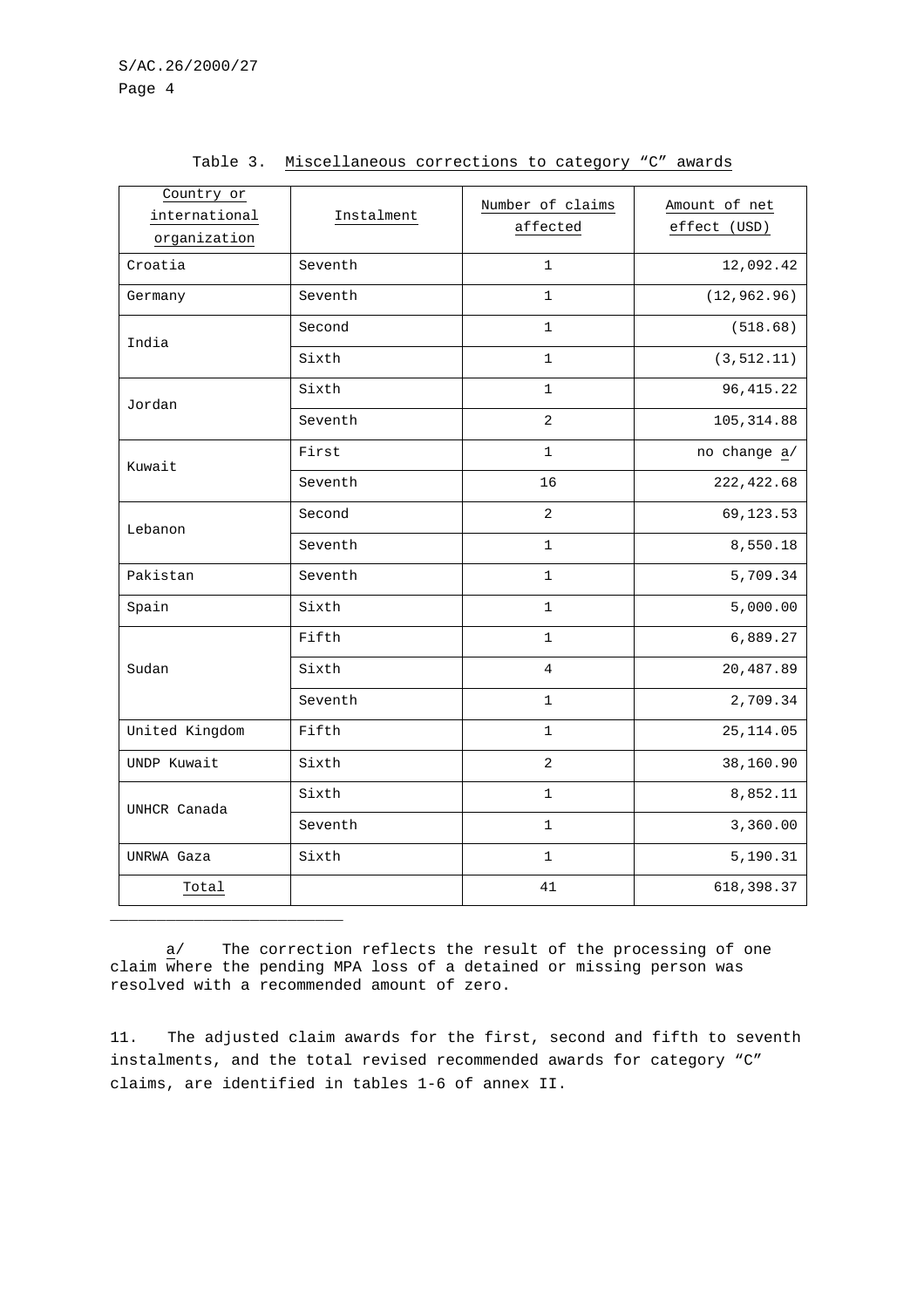#### Annex I

## CORRECTED CATEGORY "A" CLAIM AWARDS

1. Based on the corrections reported in paragraphs 2 to 6 of this report, supra, the category "A" claims aggregate corrected amounts per country, by claim instalment, are as follows

#### Table 1. Second instalment category "A" claims corrections

| Country or international | Previous total          | Corrected total         |
|--------------------------|-------------------------|-------------------------|
| organization             | recommended award (USD) | recommended award (USD) |
| Russian Federation       | 4,296,000.00            | 4,292,000.00            |

## Table 2. Fourth instalment category "A" claims corrections

| Country or international<br>organization | Previous total<br>recommended award (USD) | Corrected total<br>recommended award (USD) |
|------------------------------------------|-------------------------------------------|--------------------------------------------|
| India                                    | 146,280,000.00                            | 146,257,000.00                             |
| Russian Federation                       | 9,016,000.00                              | 9,000,000.00                               |

## Table 3. Fifth instalment category "A" claims corrections

| Country or international<br>organization | Previous total<br>recommended award (USD) | Corrected total<br>recommended award (USD) |
|------------------------------------------|-------------------------------------------|--------------------------------------------|
| India                                    | 147,567,000.00                            | 147,554,000.00                             |
| Russian Federation                       | 8,328,000.00                              | 8,324,000.00                               |

### Table 4. Sixth instalment category "A" claims corrections

| Country or international | Previous total          | Corrected total         |
|--------------------------|-------------------------|-------------------------|
| organization             | recommended award (USD) | recommended award (USD) |
| Russian Federation       | 3,396,000.00            | 3,392,000.00            |

#### Table 5. Special instalment category "A" claims corrections

| Country or international | Previous total          | Corrected total         |
|--------------------------|-------------------------|-------------------------|
| organization             | recommended award (USD) | recommended award (USD) |
| Bosnia and Herzegovina   | 812,000.00              | 764,000.00              |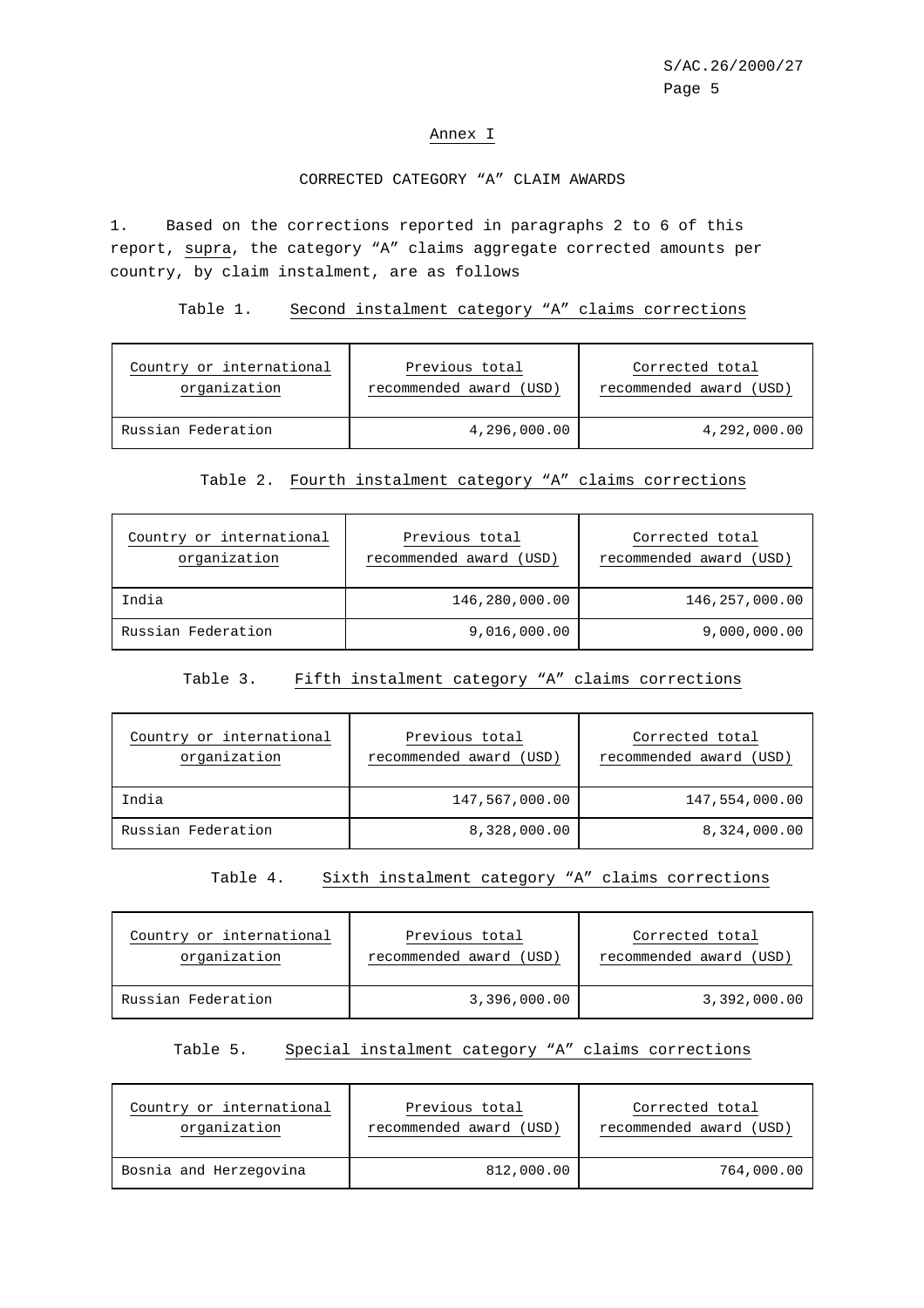## S/AC.26/2000/27 Page 6

\_\_\_\_\_\_\_\_\_\_\_\_\_\_\_\_\_\_\_\_

2. Based on the above corrections, the revised category  $\llbracket \text{All claim total} \rrbracket$ recommended awards by instalment are as follows:

| Instalment                          | Previous total<br>recommended award<br>(USD) a/ | Corrected total<br>recommended award (USD) |
|-------------------------------------|-------------------------------------------------|--------------------------------------------|
| First                               | 189,599,500.00                                  | change<br>no                               |
| Second                              | 641, 244, 500.00                                | 641,240,500.00                             |
| Third                               | 531,496,500.00                                  | no change                                  |
| Fourth                              | 732,644,000.00                                  | 732,605,000.00                             |
| Fifth                               | 782,653,000.00                                  | 782,636,000.00                             |
| Sixth                               | 315,396,000.00                                  | 315, 392, 000.00                           |
| Special (Pakistan)                  | 2,554,500.00                                    | no change                                  |
| Special (Bosnia and<br>Herzegovina) | 812,000.00                                      | 764,000.00                                 |

Table 6. Revised total recommended awards for category "A" claims

a/ The previous total recommended award amounts in this column include the initial awards approved by the Governing Council in its decisions 22, 28, 29, 31, 33, 38, 67 and 101 (S/AC.26/Dec.22 (1994), S/AC.26/Dec.28 (1995), S/AC.26/Dec.29 (1995), S/AC.26/Dec.31 (1995), S/AC.26/Dec.33 (1995), S/AC.26/Dec.38 (1996), S/AC.26/Dec.67 (1999) and S/AC.26/Dec.101 (2000)) and subsequent corrections approved by the Governing Council in its decisions 42, 44, 51, 54, 57, 71, 79, 85, 95, 99 and 109 (S/AC.26/Dec.42 (1997), S/AC.26/Dec.44 (1997), S/AC.26/Dec.51 (1998), S/AC.26/Dec.54 (1998), S/AC.26/Dec.57 (1998), S/AC.26/Dec.71 (1999), S/AC.26/Dec.79 (1999), S/AC.26/Dec.85 (1999), S/AC.26/Dec.95 (2000), S/AC.26/Dec.99 (2000) and S/AC.26/Dec.109 (2000)).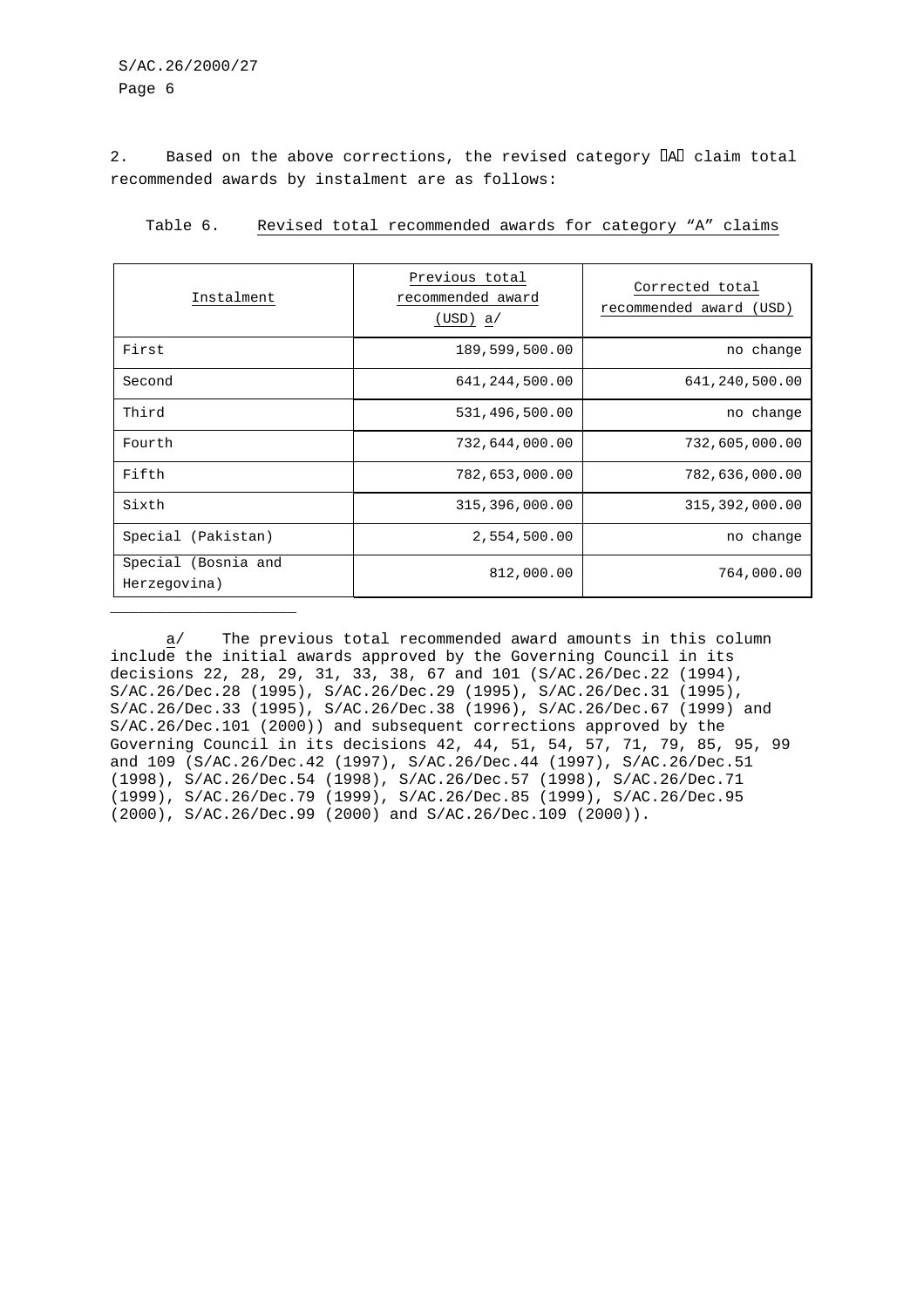#### Annex II

### CORRECTED CATEGORY "C" CLAIM AWARDS

1. Based on the corrections reported in paragraphs 7 to 10 of this report, supra, the category "C" claims aggregate corrected amounts per country, by claim instalment, are as follows:

## Table 1. First instalment category "C" claims corrections

| Country or international | Previous total           | Corrected total          |
|--------------------------|--------------------------|--------------------------|
| organization             | recommended amount (USD) | recommended amount (USD) |
| Kuwait                   | 11,403,243.00            | no change a/             |

a/ The correction reflects the result of the processing of one claim where the pending MPA loss of a detained or missing person was resolved with a recommended amount of zero.

\_\_\_\_\_\_\_\_\_\_\_\_\_\_\_\_\_\_\_\_\_\_\_\_

### Table 2. Second instalment category "C" claims corrections

| Country or international<br>organization | Previous total<br>recommended amount (USD) | Corrected total<br>recommended amount<br>(USD) |
|------------------------------------------|--------------------------------------------|------------------------------------------------|
| India                                    | 70,386,682.69                              | 70,386,164.01                                  |
| Lebanon                                  | 26,553,427.20                              | 26,622,550.73                                  |

### Table 3. Fifth instalment category "C" claims corrections

| Country or international<br>organization | Previous total<br>recommended amount (USD) | Corrected total<br>recommended amount (USD) |
|------------------------------------------|--------------------------------------------|---------------------------------------------|
| Sudan                                    | 15,976,107.94                              | 15,982,997.21                               |
| United Kingdom                           | 2,647,548.89                               | 2,672,662.94                                |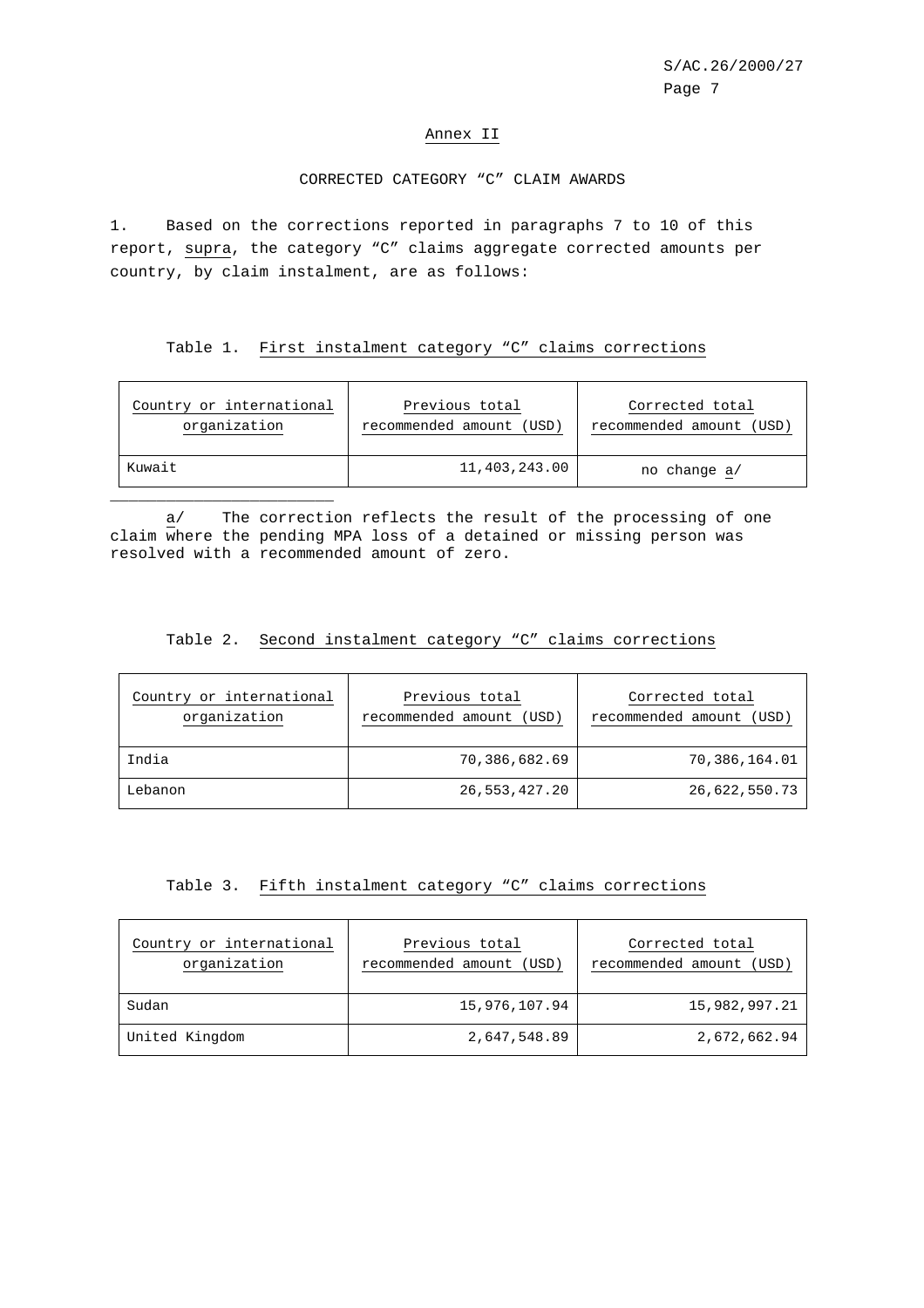| Country or international<br>organization | Previous total<br>recommended amount (USD) | Corrected total<br>recommended amount<br>(USD) |
|------------------------------------------|--------------------------------------------|------------------------------------------------|
| India                                    | 104,976,428.50                             | 104,972,916.39                                 |
| Jordan                                   | 181,695,730.15                             | 181, 792, 145.37                               |
| Spain                                    | 267, 255.38                                | 272, 255.38                                    |
| Sudan                                    | 21,732,162.24                              | 21,752,650.13                                  |
| UNDP Kuwait                              | 10,397,658.83                              | 10,435,819.73                                  |
| UNHCR Canada                             | 958,580.14                                 | 967, 432.25                                    |
| UNRWA Gaza                               | 2,574,693.22                               | 2,579,883.53                                   |

# Table 4. Sixth instalment category "C" claims corrections

Table 5. Seventh instalment category "C" claims corrections

| Country or international<br>organization | Previous total<br>recommended amount<br>(USD) | Corrected total<br>recommended amount<br>(USD) |
|------------------------------------------|-----------------------------------------------|------------------------------------------------|
| Croatia                                  | 193, 451.02                                   | 205, 543.44                                    |
| Germany                                  | 2, 241, 250.07                                | 2, 228, 287. 11                                |
| Jordan                                   | 281,976,641.68                                | 282,081,956.56                                 |
| Kuwait                                   | 787,946,915.96                                | 788,169,338.64                                 |
| Lebanon                                  | 15,671,083.55                                 | 15,679,633.73                                  |
| Pakistan                                 | 74,567,250.14                                 | 74,572,959.48                                  |
| Sudan                                    | 14,831,979.54                                 | 14,834,688.88                                  |
| UNHCR Canada                             | 1,121,785.59                                  | 1, 125, 145.59                                 |

2. Based on the above corrections, the revised category "C" claim total recommended awards by instalment are as follows:

|  |  |  |  |  | Table 6. Revised total recommended awards for category "C" claims |  |  |  |  |  |
|--|--|--|--|--|-------------------------------------------------------------------|--|--|--|--|--|
|--|--|--|--|--|-------------------------------------------------------------------|--|--|--|--|--|

| Instalment | Previous total recommended<br>award (USD) a/ | Corrected total<br>recommended award (USD) |
|------------|----------------------------------------------|--------------------------------------------|
| First      | 51,086,478.00                                | no change                                  |
| Second     | 431,675,084.34                               | 431,743,689.19                             |
| Third      | 324,883,154.77                               | no change                                  |